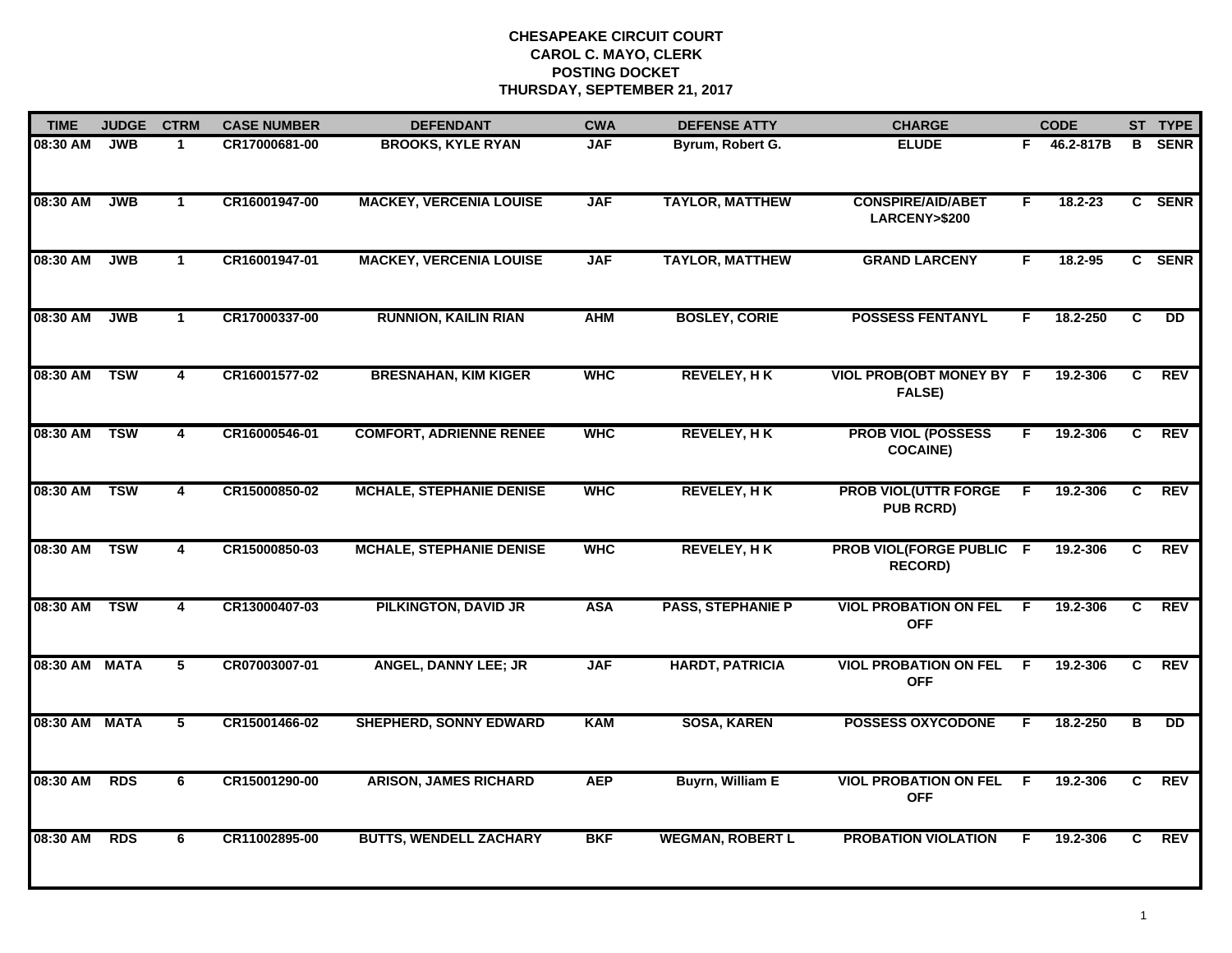| <b>TIME</b>   | <b>JUDGE</b> | <b>CTRM</b>    | <b>CASE NUMBER</b> | <b>DEFENDANT</b>                   | <b>CWA</b> | <b>DEFENSE ATTY</b>           | <b>CHARGE</b>                                                     |     | <b>CODE</b> |                         | ST TYPE         |
|---------------|--------------|----------------|--------------------|------------------------------------|------------|-------------------------------|-------------------------------------------------------------------|-----|-------------|-------------------------|-----------------|
| 08:30 AM      | <b>RDS</b>   | 6              | CR17000294-00      | <b>MASON, CHRISTOPHER RODERICK</b> | <b>AEP</b> | HOLDER, WILLIAM JOSHUA        | <b>BURGLAR: ENTER @NIGHT F</b><br><b>W/INTENT</b>                 |     | 18.2-91     | в                       | <b>SENR</b>     |
| 08:30 AM      | <b>RDS</b>   | 6              | CR17000294-01      | <b>MASON, CHRISTOPHER RODERICK</b> | <b>AEP</b> | <b>HOLDER, WILLIAM JOSHUA</b> | <b>GRAND LARCENY</b>                                              | F.  | 18.2-95     | В                       | <b>UA</b>       |
| 08:30 AM      | <b>RDS</b>   | 6              | CR17000294-02      | <b>MASON, CHRISTOPHER RODERICK</b> | <b>AEP</b> |                               | HOLDER, WILLIAM JOSHUA BURGLARY ENTER @NIGHT F<br><b>W/INTENT</b> |     | 18.2-91     |                         | <b>B</b> SENR   |
| 08:30 AM      | <b>RDS</b>   | 6              | CR17000294-03      | <b>MASON, CHRISTOPHER RODERICK</b> | <b>AEP</b> | <b>HOLDER, WILLIAM JOSHUA</b> | <b>GRAND LARCENY</b>                                              | F   | 18.2-95     |                         | <b>B</b> SENR   |
| 08:30 AM      | <b>RDS</b>   | 6              | CR17000294-04      | <b>MASON, CHRISTOPHER RODERICK</b> | <b>AEP</b> | <b>HOLDER, WILLIAM JOSHUA</b> | <b>BREAK &amp; ENTER</b>                                          | F.  | 18.2-91     | B                       | <b>UA</b>       |
| 08:30 AM      | <b>RDS</b>   | 6              | CR17000294-05      | <b>MASON, CHRISTOPHER RODERICK</b> | <b>AEP</b> | <b>HOLDER, WILLIAM JOSHUA</b> | <b>GRAND LARCENY</b>                                              | F.  | 18.2-95     |                         | <b>B</b> SENR   |
| 08:30 AM      | <b>RDS</b>   | 6              | CR16000977-01      | <b>RICHEY, BRITTANY NICOLE</b>     | <b>BKF</b> | <b>REVELEY, HK</b>            | <b>PROB VIOL(SHOPLIFT:</b><br><b>CONCL GDS)</b>                   | F   | 19.2-306    | $\overline{c}$          | <b>REV</b>      |
| 08:30 AM      | <b>RDS</b>   | 6              | CR16001440-05      | <b>RICHEY, BRITTANY NICOLE</b>     | <b>BKF</b> | <b>REVELEY, HK</b>            | <b>PROB VIOL (CREDIT CARD</b><br>THEFT)                           | - F | 19.2-306    | C                       | <b>REV</b>      |
| 08:30 AM      | <b>RDS</b>   | 6              | CR16001440-06      | <b>RICHEY, BRITTANY NICOLE</b>     | <b>BKF</b> | <b>REVELEY, HK</b>            | <b>PROB VIOL (CREDIT CARD F</b><br>FRAUD)                         |     | 19.2-306    | C.                      | <b>REV</b>      |
| 08:30 AM      | <b>RDS</b>   | 6              | CR16001440-07      | <b>RICHEY, BRITTANY NICOLE</b>     | <b>BKF</b> | <b>REVELEY, HK</b>            | <b>PROB VIOL (COMPUTER</b><br>FRAUD)                              | F.  | 19.2-306    | C.                      | <b>REV</b>      |
| 08:30 AM      | <b>RDS</b>   | 6              | CR16000376-00      | <b>STONE, KELSEY LYNN</b>          | <b>AEP</b> | <b>KOZAK, WARREN D</b>        | <b>POSSESS ADDERALL</b>                                           | F.  | 18.2-250    | в                       | <b>DD</b>       |
| 09:00 AM MATA |              | $\overline{5}$ | CR10003281-06      | <b>BRABBLE, JEREMIAH ADAM</b>      | <b>AEP</b> | <b>STOKES, MARK</b>           | <b>VIOL PROBATION ON FEL</b><br><b>OFF</b>                        | F.  | 19.2-306    | $\overline{\mathbf{B}}$ | $\overline{DC}$ |
| 09:00 AM MATA |              | 5              | CR16002023-00      | <b>BROWN, WHITNEY LEIGH</b>        | <b>BKF</b> | Laine, Herbert                | <b>OBTAIN MONEY/FALSE</b><br><b>PRET 3RD</b>                      | F.  | 18.2-178    | C                       | DC              |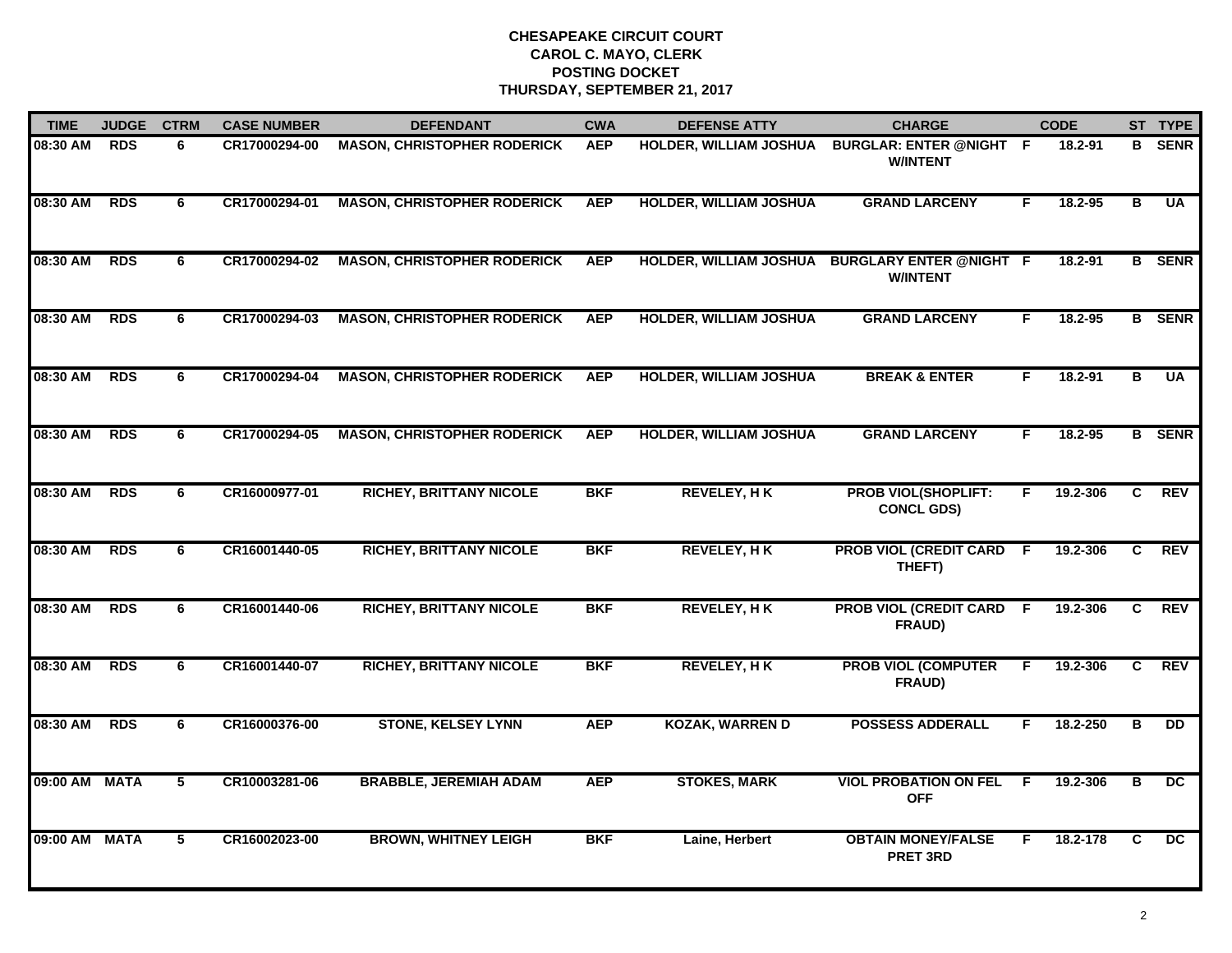| <b>TIME</b>   | <b>JUDGE</b> | <b>CTRM</b>     | <b>CASE NUMBER</b> | <b>DEFENDANT</b>                | <b>CWA</b> | <b>DEFENSE ATTY</b>       | <b>CHARGE</b>                                       |     | <b>CODE</b> |    | ST TYPE         |
|---------------|--------------|-----------------|--------------------|---------------------------------|------------|---------------------------|-----------------------------------------------------|-----|-------------|----|-----------------|
| 09:00 AM MATA |              | 5.              | CR16002023-01      | <b>BROWN, WHITNEY LEIGH</b>     | <b>BKF</b> | <b>LAINE, HERBERT</b>     | <b>GRAND LARCENY</b>                                | F.  | 18.2-95     | C  | DC.             |
| 09:00 AM MATA |              | $5\phantom{.0}$ | CR16002023-02      | <b>BROWN, WHITNEY LEIGH</b>     | <b>BKF</b> | <b>LAINE, HERBERT</b>     | <b>OBTAIN MONEY/FALSE</b><br><b>PRET 3RD</b>        | F.  | 18.2-178    | C  | $\overline{DC}$ |
| 09:00 AM MATA |              | 5               | CR17000193-00      | <b>BROWN, WHITNEY LEIGH</b>     | <b>BKF</b> | Laine, Herbert            | <b>OBTAIN MONEY BY FALSE F</b><br><b>PRETENSE</b>   |     | 18.2-178    | C  | DC.             |
| 09:00 AM MATA |              | 5               | CR17000193-01      | <b>BROWN, WHITNEY LEIGH</b>     | <b>BKF</b> | Laine, Herbert            | <b>OBTAIN MONEY/FALSE</b><br><b>PRET-CONSP</b>      | F.  | 18.2-178    | C. | DC.             |
| 09:00 AM MATA |              | 5               | CR11001194-06      | <b>COLTRAIN, JUSTIN ANDREW</b>  | CLB        | <b>PASS, STEPHANIE P</b>  | <b>VIOL PROBATION ON FEL</b><br><b>OFF</b>          | F.  | 19.2-306    | B  | <b>DC</b>       |
| 09:00 AM MATA |              | 5               | CR12002866-07      | <b>COLTRAIN, JUSTIN ANDREW</b>  | CLB        | <b>PASS, STEPHANIE P</b>  | <b>VIOL PROBATION ON FEL</b><br><b>OFF</b>          | - F | 19.2-306    | в  | DC.             |
| 09:00 AM MATA |              | $\overline{5}$  | CR16000019-00      | <b>COLTRAIN, JUSTIN ANDREW</b>  | CLB        | <b>PASS, STEPHANIE P</b>  | <b>GRAND LARCENY</b>                                | F.  | 18.2-95     | В  | DC              |
| 09:00 AM MATA |              | 5               | CR11001356-02      | <b>CUETO, GINGER MARIE</b>      | CLB        | <b>BLACK, HUGH E; III</b> | <b>VIOL PROBATION ON FEL</b><br><b>OFF</b>          | -F  | 19.2-306    | C. | DC.             |
| 09:00 AM MATA |              | 5               | CR11001759-02      | <b>CUETO, GINGER MARIE</b>      | CLB        | <b>BLACK, HUGH E; III</b> | <b>VIOL PROBATION ON FEL</b><br><b>OFF</b>          | - F | 19.2-306    | C. | DC              |
| 09:00 AM MATA |              | 5               | CR15002059-01      | <b>DEVENPORT, MICHAEL SHANE</b> | <b>DAM</b> | <b>MORRIS, DIALLO</b>     | <b>VIOL PROBATION ON FEL</b><br><b>OFF</b>          | - F | 19.2-306    | C. | <b>DC</b>       |
| 09:00 AM MATA |              | 5               | CR16000003-01      | <b>DEVENPORT, MICHAEL SHANE</b> | <b>DAM</b> | <b>MORRIS, DIALLO</b>     | <b>VIOL PROBATION ON FEL</b><br><b>OFF</b>          | F.  | 19.2-306    | C  | $\overline{DC}$ |
| 09:00 AM MATA |              | 5               | CR17000114-00      | <b>DEVENPORT, MICHAEL SHANE</b> | <b>DAM</b> | Martin, Terence P.        | <b>GRAND LARCENY:&gt;=\$200</b><br><b>NOT PERSN</b> | F.  | 18.2-95     | C. | $\overline{DC}$ |
| 09:00 AM MATA |              | 5               | CR13001747-06      | <b>EVANS, MARK CHRISTOPHER</b>  | CLB        | <b>SHILLING, ANDREW</b>   | <b>VIOL PROBATION ON FEL</b><br><b>OFF</b>          | -F  | 19.2-306    | C. | $\overline{DC}$ |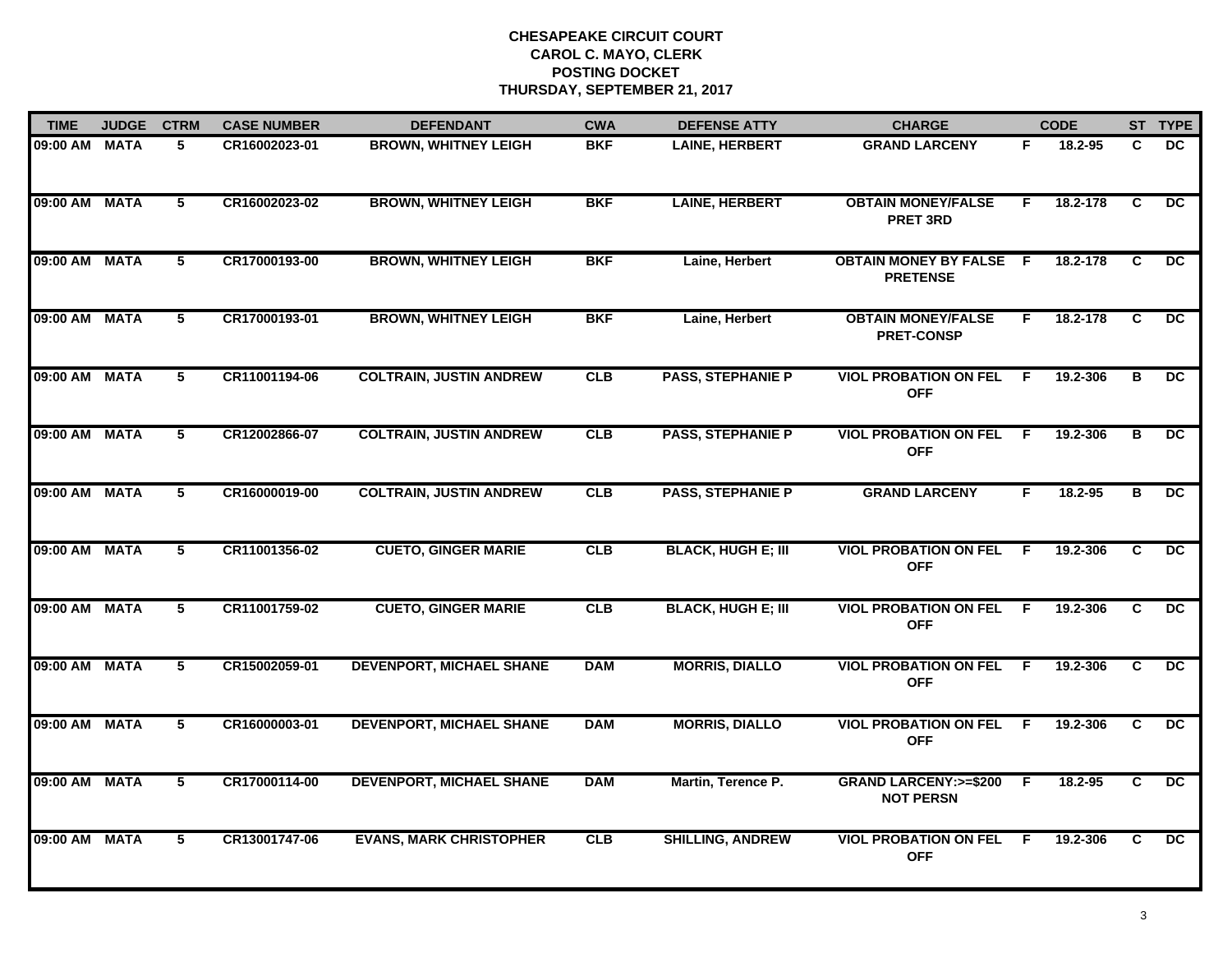| <b>TIME</b>   | <b>JUDGE</b> | <b>CTRM</b>     | <b>CASE NUMBER</b> | <b>DEFENDANT</b>               | <b>CWA</b> | <b>DEFENSE ATTY</b>             | <b>CHARGE</b>                              |    | <b>CODE</b> |                | ST TYPE         |
|---------------|--------------|-----------------|--------------------|--------------------------------|------------|---------------------------------|--------------------------------------------|----|-------------|----------------|-----------------|
| 09:00 AM MATA |              | 5               | CR14002479-00      | <b>EVANS, MARK CHRISTOPHER</b> | <b>CLB</b> | <b>WENTWORTH, RACHEL</b>        | <b>GRAND LARCENY</b>                       | F. | 18.2-95     | C.             | DC.             |
| 09:00 AM MATA |              | 5               | CR11002789-08      | <b>GALVIN, MORGAN RAE</b>      | <b>MIF</b> | <b>OXENHAM, CARA</b>            | <b>VIOL PROBATION ON FEL</b><br><b>OFF</b> | F. | 19.2-306    | В              | $\overline{DC}$ |
| 09:00 AM MATA |              | 5               | CR11002789-09      | <b>GALVIN, MORGAN RAE</b>      | <b>MIF</b> | <b>OXENHAM, CARA</b>            | <b>VIOL PROBATION ON FEL</b><br><b>OFF</b> | F. | 19.2-306    | в              | DC              |
| 09:00 AM MATA |              | 5               | CR11002789-10      | <b>GALVIN, MORGAN RAE</b>      | <b>MIF</b> | <b>OXENHAM, CARA</b>            | <b>VIOL PROBATION ON FEL</b><br><b>OFF</b> | -F | 19.2-306    | в              | <b>DC</b>       |
| 09:00 AM MATA |              | 5               | CR15000400-02      | <b>GALVIN, MORGAN RAE</b>      | <b>MIF</b> | <b>OXENHAM, CARA</b>            | <b>VIOL PROBATION ON FEL</b><br><b>OFF</b> | F. | 19.2-306    | В              | DC.             |
| 09:00 AM MATA |              | $5\phantom{.0}$ | CR13002311-03      | <b>GRANT, JAMES ARNOLD; JR</b> | <b>SNS</b> | <b>SWEENEY, B COLIN</b>         | <b>VIOL PROBATION ON FEL</b><br><b>OFF</b> | F. | 19.2-306    | C              | DC              |
| 09:00 AM MATA |              | 5               | CR14000600-01      | <b>GRANT, JAMES ARNOLD; JR</b> | <b>SNS</b> | <b>MELTON, JAMES</b>            | <b>VIOL PROBATION ON FEL</b><br><b>OFF</b> | F. | 19.2-306    | C.             | $\overline{DC}$ |
| 09:00 AM MATA |              | 5               | CR15000379-00      | <b>GRZYWINSKI, AMY MARIE</b>   | <b>CLB</b> | <b>JONES, M COLSTON</b>         | <b>GRAND LARCENY</b>                       | F. | 18.2-95     | в              | DC.             |
| 09:00 AM MATA |              | 5               | CR15000379-01      | <b>GRZYWINSKI, AMY MARIE</b>   | CLB        | <b>JONES, M COLSTON</b>         | <b>CONCEALMENT</b>                         | F. | 18.2-103    | в              | DC.             |
| 09:00 AM MATA |              | 5               | CR14000663-02      | <b>HARVEY, RODNEY CORNELL</b>  | <b>BKF</b> | <b>PLOTT, STEPHEN</b>           | <b>VIOL PROBATION ON FEL</b><br><b>OFF</b> | E  | 19.2-306    | C              | DC              |
| 09:00 AM MATA |              | 5               | CR16000604-00      | <b>HARVEY, RODNEY CORNELL</b>  | <b>BKF</b> | Ortiz, Kathleen A               | <b>SHOPLIFTING</b>                         | F. | 18.2-103    | C.             | DC              |
| 09:00 AM MATA |              | $\overline{5}$  | CR14001421-01      | <b>HOLT, JAMES BRANDON</b>     | <b>KAM</b> | <b>SPENCER, JO ANNE</b>         | <b>VIOL PROBATION ON FEL</b><br><b>OFF</b> | E  | 19.2-306    | $\overline{c}$ | $\overline{DC}$ |
| 09:00 AM MATA |              | 5               | CR12002168-02      | <b>JONES, GARNETT DONTE</b>    | <b>CLB</b> | <b>HARMON, HARRY DENNIS; JR</b> | <b>VIOL PROBATION ON FEL</b><br><b>OFF</b> | F  | 19.2-306    | в              | DC.             |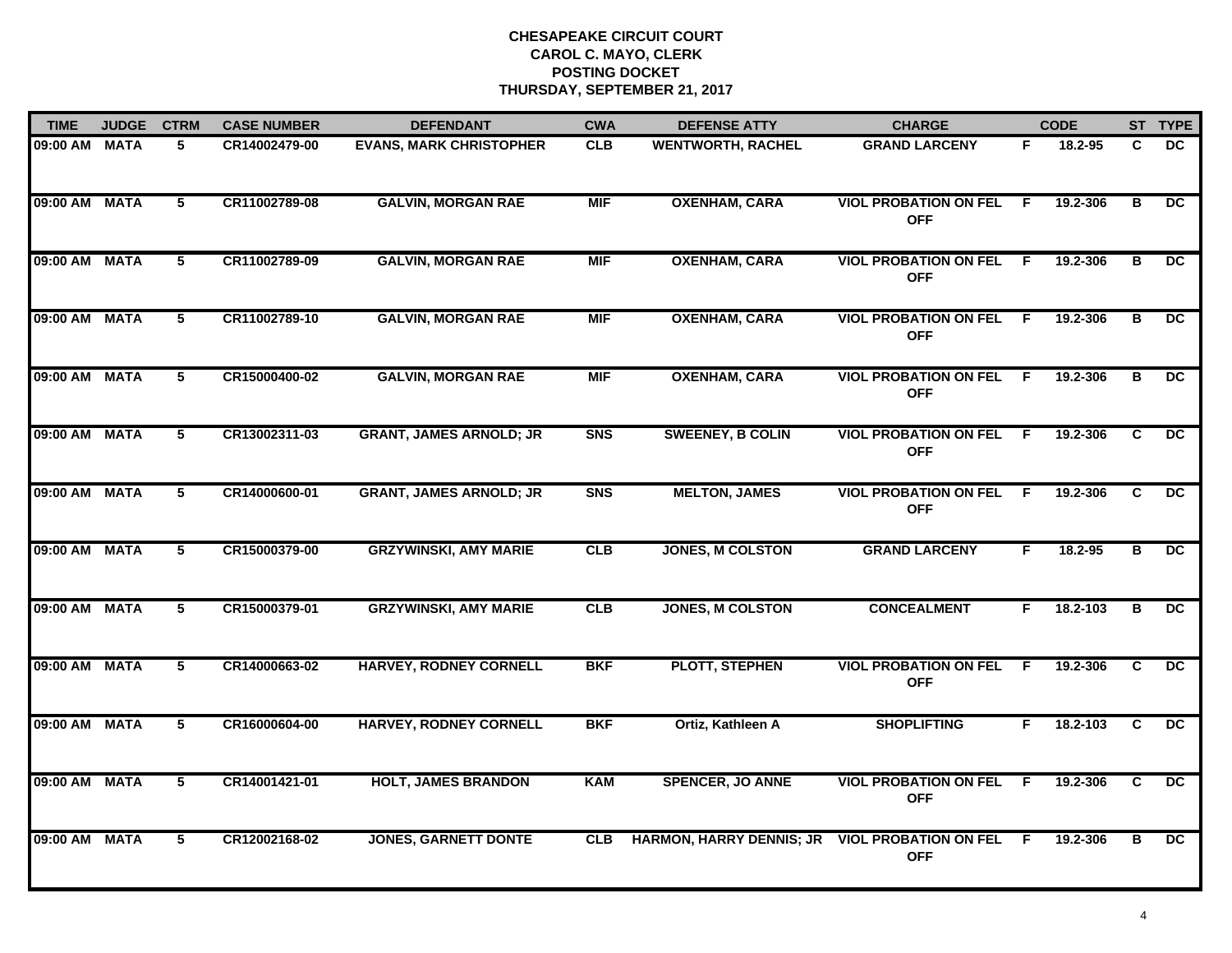| <b>TIME</b>   | <b>JUDGE</b> | <b>CTRM</b> | <b>CASE NUMBER</b> | <b>DEFENDANT</b>                | <b>CWA</b> | <b>DEFENSE ATTY</b>      | <b>CHARGE</b>                              |                | <b>CODE</b> |   | ST TYPE         |
|---------------|--------------|-------------|--------------------|---------------------------------|------------|--------------------------|--------------------------------------------|----------------|-------------|---|-----------------|
| 09:00 AM MATA |              | 5           | CR16000837-00      | JORDAN, JASMINE MARIE           | <b>AEP</b> | <b>SOSA, KAREN M</b>     | PETIT LARCENY: 3RD + OFF F                 |                | 18.2-96     | в | <b>DC</b>       |
| 09:00 AM MATA |              | 5           | CR10000091-03      | <b>KLEMSTINE, NATHAN ROBERT</b> | <b>BKF</b> | <b>SPENCER, JOANNE</b>   | <b>VIOL PROBATION ON FEL</b><br><b>OFF</b> | F.             | 19.2-306    | В | DC.             |
| 09:00 AM MATA |              | 5           | CR15001732-00      | <b>KLEMSTINE, NATHAN ROBERT</b> | <b>BKF</b> | <b>SPENCER, JO ANNE</b>  | <b>ELUDE</b>                               | F.             | 46.2-817B   | в | $\overline{DC}$ |
| 09:00 AM MATA |              | 5           | CR14002402-01      | <b>LATIMER, RYAN ADAM</b>       | <b>WHC</b> | <b>PASS, STEPHANIE P</b> | <b>VIOL PROBATION ON FEL</b><br><b>OFF</b> | -F             | 19.2-306    | B | <b>DC</b>       |
| 09:00 AM MATA |              | 5           | CR15000755-04      | <b>LATIMER, RYAN ADAM</b>       | <b>MLK</b> | <b>PASS, STEPHANIE P</b> | <b>VIOL PROBATION ON FEL</b><br><b>OFF</b> | -F             | 19.2-306    | в | <b>DC</b>       |
| 09:00 AM MATA |              | 5           | CR15000755-05      | <b>LATIMER, RYAN ADAM</b>       | <b>MLK</b> | <b>PASS, STEPHANIE P</b> | <b>VIOL PROBATION ON FEL</b><br><b>OFF</b> | F.             | 19.2-306    | в | DC.             |
| 09:00 AM MATA |              | $5^{-}$     | CR14000450-01      | <b>LEWIS, TIFFANY COLLEEN</b>   | CLB        | Wegman, Robert L.        | <b>VIOL PROBATION ON FEL</b><br><b>OFF</b> | $\overline{F}$ | 19.2-306    | В | $\overline{DC}$ |
| 09:00 AM MATA |              | 5           | CR14001510-03      | <b>LEWIS, TIFFANY COLLEEN</b>   | CLB        | Wegman, Robert L.        | <b>VIOL PROBATION ON FEL</b><br><b>OFF</b> | F.             | 19.2-306    | В | DC              |
| 09:00 AM MATA |              | 5           | CR14001745-01      | <b>LEWIS, TIFFANY COLLEEN</b>   | CLB        | Wegman, Robert L.        | <b>VIOL PROBATION ON FEL</b><br><b>OFF</b> | -F             | 19.2-306    | в | DC.             |
| 09:00 AM MATA |              | 5           | CR12000986-03      | <b>LYNCH, PATRICK CODY</b>      | <b>AWW</b> | <b>WEGMAN, ROBERT L</b>  | <b>VIOL PROBATION ON FEL</b><br><b>OFF</b> | -F             | 19.2-306    | В | <b>DC</b>       |
| 09:00 AM MATA |              | 5           | CR16001531-00      | <b>LYNCH, PATRICK CODY</b>      | <b>AWW</b> | <b>MESSMAN, MYKELL L</b> | <b>POSSESS HEROIN</b>                      | F.             | 18.2-250    | В | DC.             |
| 09:00 AM MATA |              | 5           | CR11003019-01      | <b>MOYLER, KEITH LAVON</b>      | CLB        | <b>PASS, STEPHANIE P</b> | <b>VIOL PROBATION ON FEL</b><br><b>OFF</b> | E              | 19.2-306    | в | $\overline{DC}$ |
| 09:00 AM MATA |              | 5.          | CR16000451-00      | <b>PARKER, GINGER BUSICK</b>    | CLB        | <b>BARLOW, JASON</b>     | PETTIT LARCENY 3RD+ OFF F                  |                | 18.2-104    | C | $\overline{DC}$ |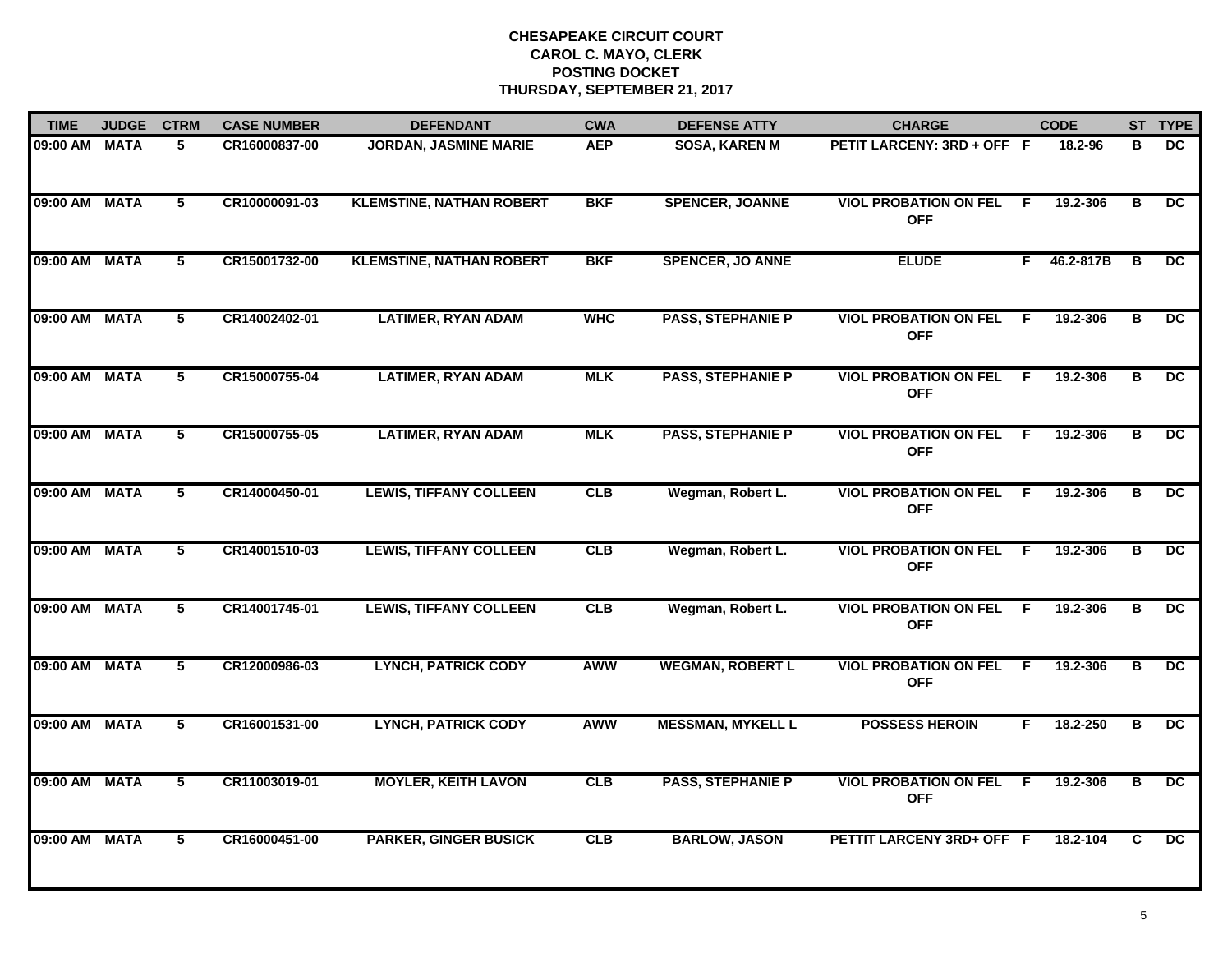| <b>TIME</b>   | <b>JUDGE</b> | <b>CTRM</b>    | <b>CASE NUMBER</b> | <b>DEFENDANT</b>                  | <b>CWA</b> | <b>DEFENSE ATTY</b>          | <b>CHARGE</b>                                |                | <b>CODE</b> |                | ST TYPE         |
|---------------|--------------|----------------|--------------------|-----------------------------------|------------|------------------------------|----------------------------------------------|----------------|-------------|----------------|-----------------|
| 09:00 AM MATA |              | 5              | CR15000698-01      | PARLETT, KENNETH RAY; JR          | <b>JAF</b> | <b>RENNINGER, NICHOLAS D</b> | <b>PROB VIOL (GRAND</b><br><b>LARCENY)</b>   | F.             | 19.2-306    | C              | DC.             |
| 09:00 AM MATA |              | 5              | CR15000698-01      | <b>PARLETT, KENNETH RAY; JR</b>   | <b>JAF</b> | <b>RENNINGER, NICHOLAS D</b> | <b>PROB VIOL (GRAND</b><br><b>LARCENY)</b>   | F.             | 19.2-306    | C              | DC.             |
| 09:00 AM MATA |              | 5              | CR17001317-00      | <b>PARLETT, KENNETH RAY; JR</b>   | <b>KJB</b> | Sacks, Andrew M.             | <b>POSSESS COCAINE</b>                       | F.             | 18.2-250    | B              | DC              |
| 09:00 AM MATA |              | 5              | CR17001129-00      | <b>TEW, CYNTHIA RAE</b>           | <b>AJS</b> | <b>SACKS, ANDREW</b>         | <b>POSSESS HEROIN</b>                        | F.             | 18.2-250    | в              | <b>DC</b>       |
| 09:00 AM MATA |              | 5              | CR17001129-01      | <b>TEW, CYNTHIA RAE</b>           | <b>AJS</b> | <b>SACKS, ANDREW</b>         | <b>PETIT LARCENY</b>                         | М              | 18.2-96     | В              | <b>DC</b>       |
| 09:00 AM MATA |              | 5              | CR17001129-02      | <b>TEW, CYNTHIA RAE</b>           | <b>AJS</b> | <b>SACKS, ANDREW</b>         | <b>POSSESS FENTANYL</b>                      | F.             | 18.2-250    | C              | DC.             |
| 09:00 AM MATA |              | 5              | CR08002968-02      | <b>TOLSON, CHRISTOPHER ROBERT</b> | <b>AJS</b> | <b>PASS, STEPHANIE P</b>     | <b>VIOL PROBATION ON FEL</b><br><b>OFF</b>   | $\overline{F}$ | 19.2-306    | $\overline{c}$ | $\overline{DC}$ |
| 09:00 AM MATA |              | 5              | CR09003527-01      | <b>TOLSON, CHRISTOPHER ROBERT</b> | <b>AJS</b> | <b>PASS, STEPHANIE P</b>     | <b>VIOL PROBATION ON FEL</b><br><b>OFF</b>   | $\mathsf{F}$   | 19.2-306    | C              | $\overline{DC}$ |
| 09:00 AM MATA |              | 5              | CR09003528-01      | <b>TOLSON, CHRISTOPHER ROBERT</b> | <b>AJS</b> | <b>PASS, STEPHANIE P</b>     | <b>VIOL PROBATION ON FEL</b><br><b>OFF</b>   | - F            | 19.2-306    | C              | DC.             |
| 09:00 AM MATA |              | 5              | CR09003529-01      | <b>TOLSON, CHRISTOPHER ROBERT</b> | <b>AJS</b> | <b>PASS, STEPHANIE P</b>     | <b>VIOL PROBATION ON FEL</b><br><b>OFF</b>   | - F            | 19.2-306    | C              | $\overline{DC}$ |
| 09:00 AM MATA |              | 5              | CR09003530-01      | <b>TOLSON, CHRISTOPHER ROBERT</b> | <b>AJS</b> | <b>PASS, STEPHANIE P</b>     | <b>VIOL PROBATION ON FEL F</b><br><b>OFF</b> |                | 19.2-306    | C              | DC              |
| 09:00 AM MATA |              | $\overline{5}$ | CR09003531-01      | <b>TOLSON, CHRISTOPHER ROBERT</b> | <b>AJS</b> | <b>PASS, STEPHANIE P</b>     | <b>VIOL PROBATION ON FEL</b><br><b>OFF</b>   | $\overline{F}$ | 19.2-306    | $\overline{c}$ | $\overline{DC}$ |
| 09:00 AM MATA |              | 5              | CR09003532-01      | <b>TOLSON, CHRISTOPHER ROBERT</b> | <b>AJS</b> | <b>PASS, STEPHANIE P</b>     | <b>VIOL PROBATION OF MISD</b><br><b>OFF</b>  | м              | 19.2-306    | C              | DC.             |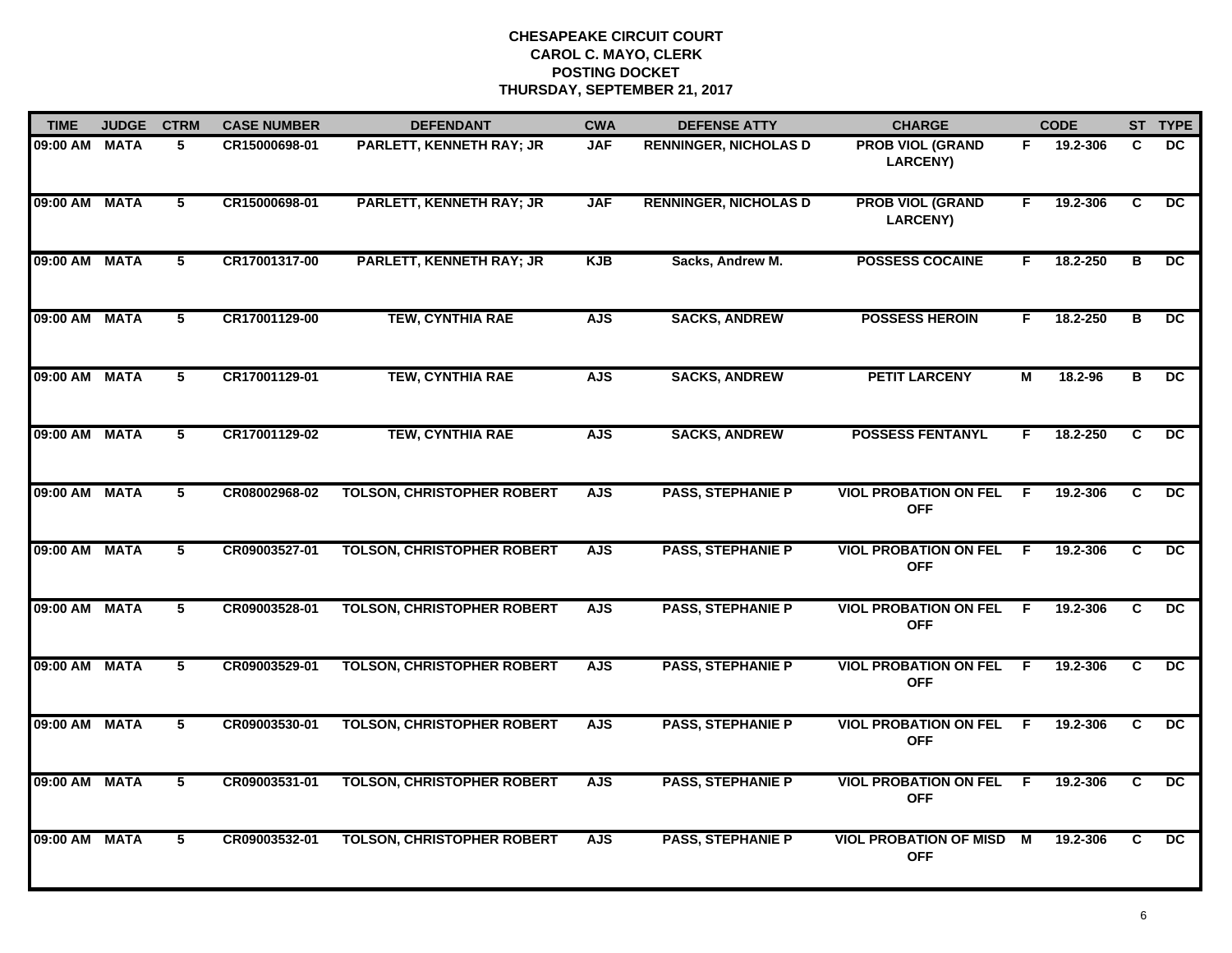| <b>TIME</b>   | <b>JUDGE</b> | <b>CTRM</b>    | <b>CASE NUMBER</b> | <b>DEFENDANT</b>                  | <b>CWA</b> | <b>DEFENSE ATTY</b>       | <b>CHARGE</b>                                  |                | <b>CODE</b>   |    | ST TYPE         |
|---------------|--------------|----------------|--------------------|-----------------------------------|------------|---------------------------|------------------------------------------------|----------------|---------------|----|-----------------|
| 09:00 AM MATA |              | 5              | CR09003753-01      | TOLSON, CHRISTOPHER ROBERT        | <b>AJS</b> | <b>PASS, STEPHANIE P</b>  | <b>VIOL PROBATION ON FEL</b><br><b>OFF</b>     | F.             | 19.2-306      | C  | DC              |
| 09:00 AM MATA |              | 5              | CR10000142-02      | <b>TOLSON, CHRISTOPHER ROBERT</b> | <b>AJS</b> | <b>PASS, STEPHANIE P</b>  | <b>VIOL PROBATION ON FEL</b><br><b>OFF</b>     | F.             | 19.2-306      | C  | $\overline{DC}$ |
| 09:00 AM MATA |              | 5              | CR10000142-03      | <b>TOLSON, CHRISTOPHER ROBERT</b> | <b>AJS</b> | <b>PASS, STEPHANIE P</b>  | <b>VIOL PROBATION ON FEL</b><br><b>OFF</b>     | F.             | 19.2-306      | C  | DC              |
| 09:00 AM MATA |              | 5              | CR17000279-00      | <b>TOLSON, CHRISTOPHER ROBERT</b> | <b>AJS</b> | Winn, A. Robinson         | <b>LARCENY, 3RD+OFF</b>                        | F.             | 18.2-104      | C. | DC.             |
| 09:00 AM MATA |              | 5              | CR17000279-01      | <b>TOLSON, CHRISTOPHER ROBERT</b> | <b>AJS</b> | Winn, A. Robinson         | <b>LARCENY, 3RD+ OFF</b>                       | F.             | 18.2-104      | C  | <b>DC</b>       |
| 09:00 AM MATA |              | 5              | CR17000279-02      | <b>TOLSON, CHRISTOPHER ROBERT</b> | <b>AJS</b> | Winn, A. Robinson         | <b>GRAND LARCENY</b>                           | F.             | 18.2-95       | C. | DC              |
| 09:00 AM MATA |              | $\overline{5}$ | CR14000014-03      | <b>WHITE, CAROL JEAN</b>          | CLB        | <b>BLACK, HUGH E; III</b> | <b>VIOL PROBATION ON FEL</b><br><b>OFF</b>     | $\overline{F}$ | 19.2-306      | C. | $\overline{DC}$ |
| 09:00 AM MATA |              | 5              | CR13001353-03      | <b>WILLIAMS, EMMA LOUISE</b>      | <b>BKF</b> | Mason, G. Jeffrey         | <b>VIOL PROBATION ON FEL</b><br><b>OFF</b>     | F.             | 19.2-306      | в  | DC              |
| 09:00 AM MATA |              | 5              | CR13001353-04      | <b>WILLIAMS, EMMA LOUISE</b>      | <b>BKF</b> | Mason, G. Jeffrey         | <b>VIOL GOOD BEHAV ON MISD M</b><br><b>OFF</b> |                | 19.2-306      | в  | DC.             |
| 09:00 AM MATA |              | 5              | CR08002746-01      | <b>WILSON, NATASHA JAMECA</b>     | <b>SNS</b> | <b>BYRUM, ROBERT G</b>    | <b>VIOL PROBATION ON FEL</b><br><b>OFF</b>     | F              | 19.2-306      | C. | DC              |
| 09:30 AM      | <b>JWB</b>   | $\mathbf{2}$   | CR17000038-00      | <b>HILL, TIMBERLY BLAKE</b>       | <b>BEC</b> |                           | A&B-FAM MEMBER, 3RD+F<br><b>OFF</b>            |                | $18.2 - 57.2$ | C. | <b>ADAT</b>     |
| 09:30 AM      | <b>JWB</b>   | $\mathbf{2}$   | CR17000038-01      | <b>HILL, TIMBERLY BLAKE</b>       |            |                           | <b>FTA-ADAT (SC RULE)</b>                      | М              | 18.2-456      |    | C ADAT          |
| 09:30 AM      | <b>JWB</b>   | $\mathbf{2}$   | CR17001225-00      | <b>JOHNS, TIMOTHY</b>             | <b>DAW</b> |                           | <b>FORGERY</b>                                 | F.             | 18.2-172      |    | <b>B</b> ADAT   |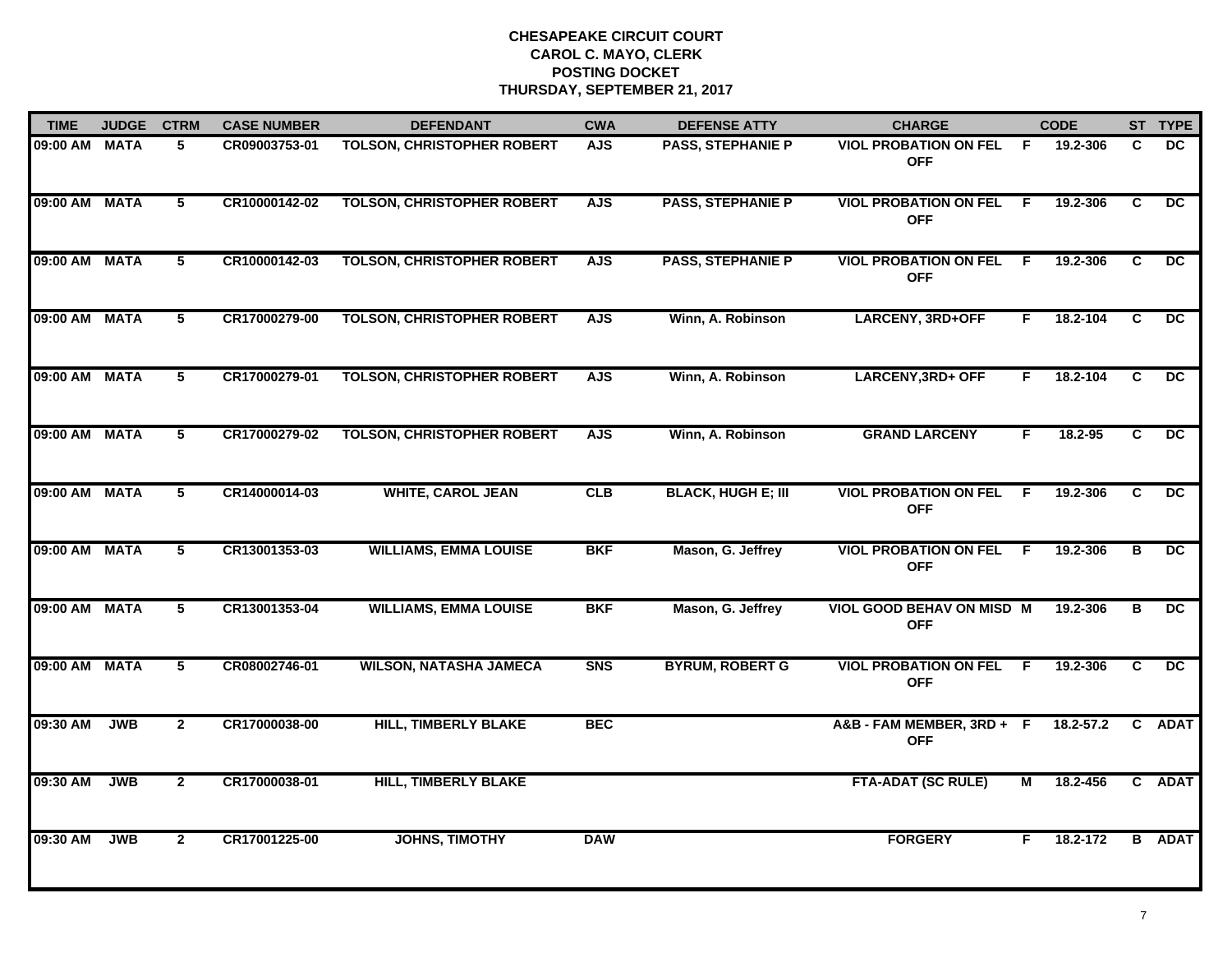| <b>TIME</b> | <b>JUDGE</b> | <b>CTRM</b>    | <b>CASE NUMBER</b> | <b>DEFENDANT</b>                | <b>CWA</b> | <b>DEFENSE ATTY</b>  | <b>CHARGE</b>                                     |    | <b>CODE</b>  |              | ST TYPE       |
|-------------|--------------|----------------|--------------------|---------------------------------|------------|----------------------|---------------------------------------------------|----|--------------|--------------|---------------|
| 09:30 AM    | <b>JWB</b>   | $\mathbf{2}$   | CR17001225-01      | <b>JOHNS, TIMOTHY</b>           | <b>DAW</b> |                      | <b>UTTERING</b>                                   | F. | 18.2-172     | $\mathbf{C}$ | <b>ADAT</b>   |
| 09:30 AM    | <b>JWB</b>   | $\overline{2}$ | CR17001225-02      | <b>JOHNS, TIMOTHY</b>           | <b>DAW</b> |                      | <b>OBTAIN MONEY BY FALSE F</b><br><b>PRETENSE</b> |    | 18.2-178     | $\mathbf{c}$ | <b>ADAT</b>   |
| 09:30 AM    | <b>JWB</b>   | $\overline{2}$ | CR17001225-03      | <b>JOHNS, TIMOTHY</b>           | <b>DAW</b> |                      | <b>FORGERY</b>                                    | F. | 18.2-172     |              | C ADAT        |
| 09:30 AM    | <b>JWB</b>   | $\mathbf{2}$   | CR17001225-04      | <b>JOHNS, TIMOTHY</b>           | <b>DAW</b> |                      | <b>UTTERING</b>                                   | F. | 18.2-172     |              | <b>B</b> ADAT |
| 09:30 AM    | <b>JWB</b>   | $\mathbf{2}$   | CR17001623-02      | <b>RICKS, JERMAINE MARQUIS</b>  | <b>AHM</b> |                      | MALICIOUSLY SHOOT OCC F<br><b>BLDG</b>            |    | 18.2-279     |              | C ADAT        |
| 09:30 AM    | <b>JWB</b>   | $\mathbf{2}$   | CR13002254-02      | <b>SEWARD, WILLIAM DWIGHT</b>   |            |                      | <b>PROB VIOL (ARSON OF</b><br>LAND)               | F. | 19.2-306     |              | C ADAT        |
| 09:30 AM    | <b>JWB</b>   | $\overline{2}$ | CR14000325-01      | <b>TAYLOR, MIKI ALLEN</b>       |            |                      | <b>PROB VIOL (POSSESS</b><br><b>COCAINE)</b>      | F  | 19.2-306     |              | C ADAT        |
| 09:30 AM    | <b>JWB</b>   | $\overline{2}$ | CR14002435-01      | <b>TAYLOR, MIKI ALLEN</b>       |            |                      | <b>PROB VIOL (POSSESS</b><br><b>COCAINE)</b>      | F. | 19.2-306     |              | C ADAT        |
| 09:30 AM    | <b>JWB</b>   | $\mathbf{2}$   | CR17001612-00      | <b>TURNER, MATTHEW QUINN</b>    |            |                      | <b>ASSAULT FAMILY MEMBER M</b><br>(SPOUSE)        |    | 18.2-57.2    |              | <b>B</b> ADAT |
| 10:00 AM    | <b>JWB</b>   | $\mathbf{1}$   | CR17001553-00      | <b>ALAMO, JOHNATHAN MICHAEL</b> | <b>DAW</b> | <b>BOSLEY, CORIE</b> | <b>FORGERY</b>                                    | F. | $18.2 - 172$ |              | <b>B</b> PLEA |
| 10:00 AM    | <b>JWB</b>   | $\mathbf{1}$   | CR17001553-01      | <b>ALAMO, JOHNATHAN MICHAEL</b> | <b>DAW</b> | <b>BOSLEY, CORIE</b> | <b>UTTERING</b>                                   | F. | 18.2-172     |              | <b>B</b> PLEA |
| 10:00 AM    | <b>JWB</b>   | $\mathbf{1}$   | CR17001553-02      | ALAMO, JOHNATHAN MICHAEL        | <b>DAW</b> | <b>BOSLEY, CORIE</b> | <b>OBTAIN MONEY BY FALSE F</b><br><b>PRETENSE</b> |    | 18.2-178     |              | <b>B</b> PLEA |
| 10:00 AM    | <b>JWB</b>   | $\mathbf{1}$   | CR17000342-00      | <b>BAKER, ROGER LANDON; JR</b>  | <b>AEP</b> | <b>MUSSONI, ERIK</b> | <b>FELON POSS WPN/AMMO</b><br>(NOT GUN)           |    | F 18.2-308.2 |              | C PLEA        |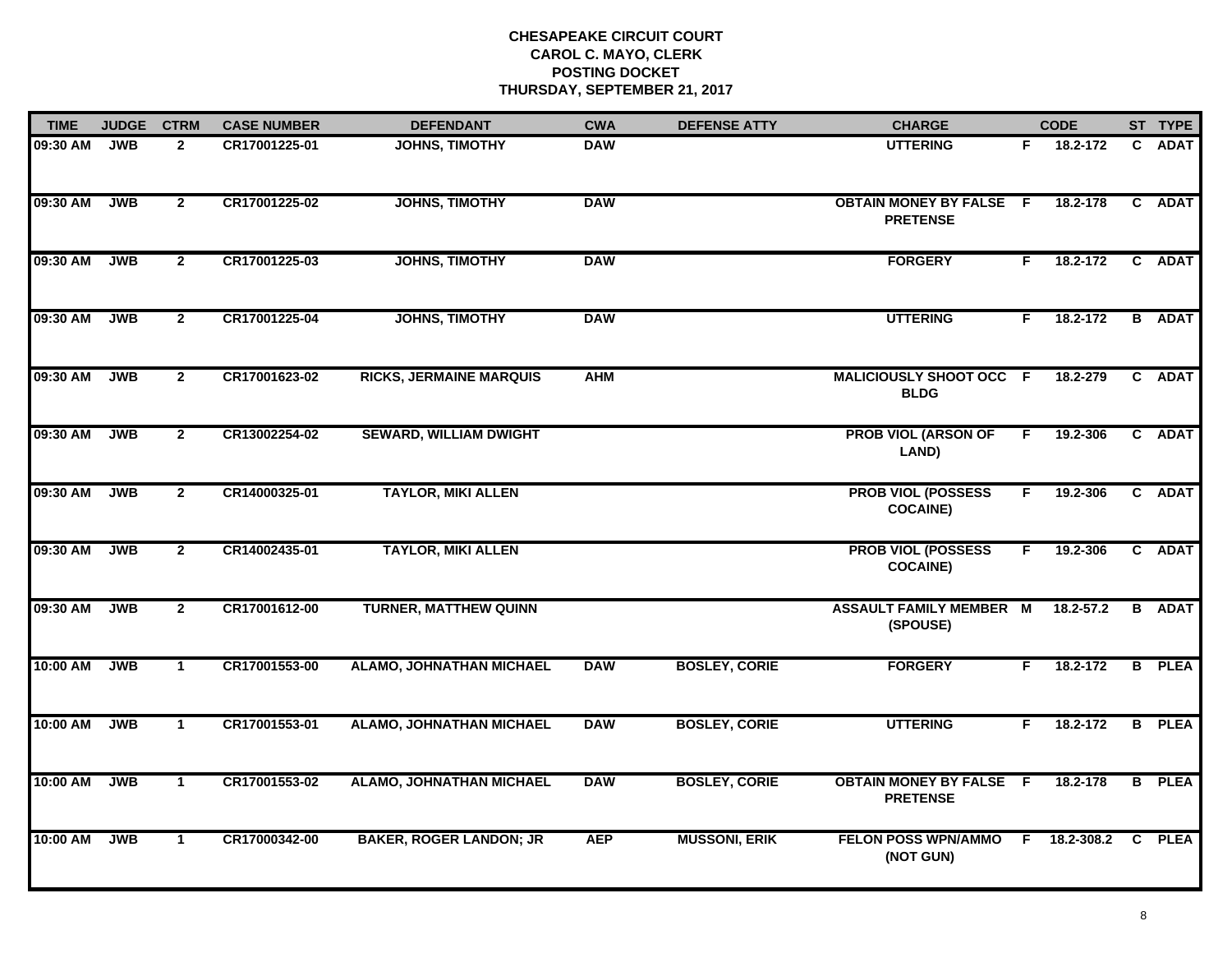| <b>TIME</b> | <b>JUDGE</b> | <b>CTRM</b>  | <b>CASE NUMBER</b> | <b>DEFENDANT</b>                 | <b>CWA</b> | <b>DEFENSE ATTY</b>           | <b>CHARGE</b>                                       |              | <b>CODE</b> |                | ST TYPE     |
|-------------|--------------|--------------|--------------------|----------------------------------|------------|-------------------------------|-----------------------------------------------------|--------------|-------------|----------------|-------------|
| 10:00 AM    | <b>JWB</b>   | $\mathbf{1}$ | CR17000342-01      | <b>BAKER, ROGER LANDON; JR</b>   | <b>AEP</b> | <b>MUSSONI, ERIK</b>          | <b>BREAK &amp; ENTER INTENT</b>                     | F            | 18.2-91     | C.             | <b>PLEA</b> |
| 10:00 AM    | <b>JWB</b>   | $\mathbf{1}$ | CR17000342-02      | <b>BAKER, ROGER LANDON; JR</b>   | <b>AEP</b> | <b>MUSSONI, ERIK</b>          | <b>INTENTIONAL DAMAGE</b>                           | М            | 18.2-137    | C              | <b>PLEA</b> |
| 10:00 AM    | <b>JWB</b>   | $\mathbf{1}$ | CR17000342-03      | <b>BAKER, ROGER LANDON; JR</b>   | <b>AEP</b> | <b>MUSONNI, ERIK</b>          | <b>GRND LARCENY: &gt;=\$200</b><br><b>NOT PERSN</b> | E            | 18.2-95     |                | C PLEA      |
| 10:00 AM    | <b>JWB</b>   | 1            | CR14002617-00      | <b>BELL, JACARY TYLER</b>        | <b>DAW</b> | <b>HOLDER, WILLIAM JOSHUA</b> | SUSPD O/L 2ND                                       | М            | B.46.2-301  | S.             | <b>ROL</b>  |
| 10:00 AM    | <b>JWB</b>   | $\mathbf{1}$ | CR17001349-00      | <b>DANCY, RAYMOND</b>            | <b>AHM</b> | <b>WENTWORTH, RACHEL E</b>    | <b>GRAND LARCENY</b>                                | F.           | 18.2-95     |                | C TRYL      |
| 10:00 AM    | <b>JWB</b>   | $\mathbf 1$  | CR17001865-00      | <b>FONTANEZ, DAVID</b>           | <b>AEP</b> | <b>OLIVER, FLOYD</b>          | <b>BOND APPEAL</b>                                  | $\mathbf{o}$ | 19.2-124    |                | C BOND      |
| 10:00 AM    | <b>JWB</b>   | $\mathbf{1}$ | CR12001865-00      | <b>FUTRELL, DAMONTE L</b>        | <b>DAW</b> | <b>CROOK, HEATHER</b>         | <b>POSS COCAINE W/INTENT</b>                        | - F          | 18.2-248    | $\overline{c}$ | <b>ROL</b>  |
| 10:00 AM    | <b>JWB</b>   | $\mathbf{1}$ | CR17001348-00      | <b>JAMES, BOBBY DONNELL</b>      | <b>AHM</b> | <b>JONES, M COLSTON</b>       | <b>GRAND LARCENY</b>                                | F            | 18.2-95     |                | C TRYL      |
| 10:00 AM    | <b>JWB</b>   | $\mathbf 1$  | CR97002492-00      | <b>JONES, ERIC A</b>             | <b>DAW</b> | Reveley, H. K.; Jr.           | <b>POSS COCAINE</b>                                 | F            | 18.2-250    | C              | <b>ROL</b>  |
| 10:00 AM    | <b>JWB</b>   | $\mathbf{1}$ | CR17001232-00      | <b>QUARLES, NICHOLAS ANTONIO</b> | <b>AEP</b> | <b>MUSSONI, ERIK</b>          | <b>POSSESS COCAINE</b>                              | F            | 18.2-250    |                | C BOND      |
| 10:00 AM    | <b>JWB</b>   | $\mathbf 1$  | CR17001232-01      | <b>QUARLES, NICHOLAS ANTONIO</b> | <b>AEP</b> | <b>MUSSONI, ERIK</b>          | DRIVE ON SUSP 3RD + OFF M                           |              | B.46.2-301  | S.             | <b>BOND</b> |
| 10:00 AM    | <b>JWB</b>   | $\mathbf{1}$ | CR17001339-00      | <b>SILLS, TONY B</b>             | <b>AHM</b> | <b>FLANDERS, JOSHUA B</b>     | <b>GRAND LARCENY</b>                                | F            | 18.2-95     |                | C TRYL      |
| 10:00 AM    | <b>JWB</b>   | $\mathbf 1$  | CR17001339-01      | <b>SILLS, TONY B</b>             | <b>AHM</b> | <b>FLANDERS, JOSHUA B</b>     | <b>CONSPIRING TO COMMIT</b><br><b>LARCENY</b>       | F            | 18.2-23     |                | C TRYL      |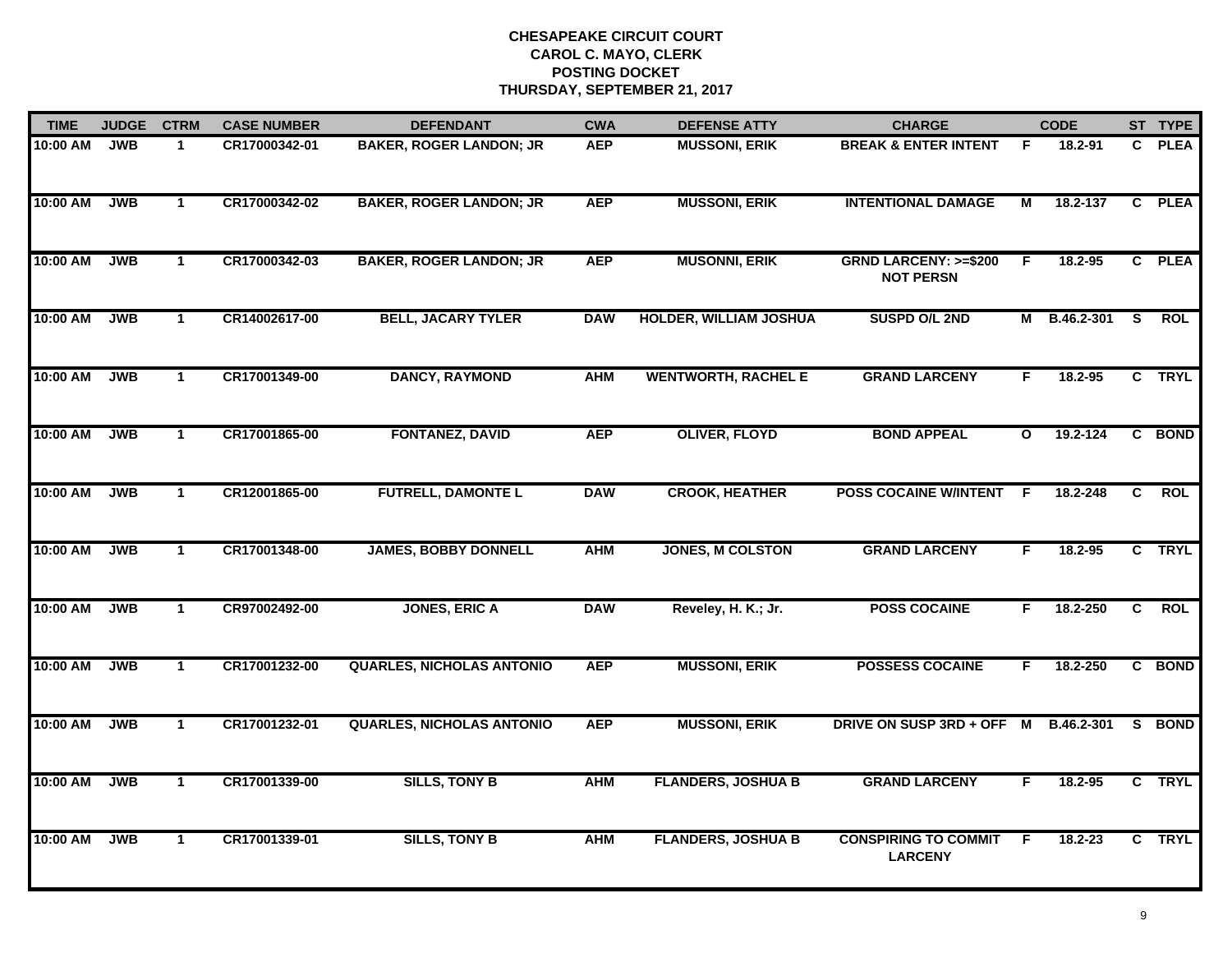| <b>TIME</b> | <b>JUDGE</b> | <b>CTRM</b>             | <b>CASE NUMBER</b> | <b>DEFENDANT</b>              | <b>CWA</b> | <b>DEFENSE ATTY</b>           | <b>CHARGE</b>                                       |                | <b>CODE</b> |    | ST TYPE       |
|-------------|--------------|-------------------------|--------------------|-------------------------------|------------|-------------------------------|-----------------------------------------------------|----------------|-------------|----|---------------|
| 10:00 AM    | <b>FBL</b>   | 3                       | CR17000075-02      | YOUNG, CORY JEREMIAH          | <b>JAF</b> | <b>REEL, RONALD G</b>         | <b>RECV STOLEN CREDIT</b><br><b>CARD NO.</b>        | F.             | 18.2-192    | C. | <b>MOPT</b>   |
| 10:00 AM    | <b>FBL</b>   | $\mathbf{3}$            | CR17000075-03      | YOUNG, CORY JEREMIAH          | <b>JAF</b> | <b>REEL, RONALD G</b>         | <b>RECV STOLEN CREDIT</b><br><b>CARD NO.</b>        | F.             | 18.2-192    | C. | <b>MOPT</b>   |
| 10:00 AM    | <b>FBL</b>   | 3                       | CR17000075-04      | YOUNG, CORY JEREMIAH          | <b>JAF</b> | <b>REEL, RONALD G</b>         | <b>OBTAIN MONEY FALSE</b><br><b>PRET &gt;=\$200</b> | F.             | 18.2-178    |    | C MOPT        |
| 10:00 AM    | <b>TSW</b>   | 4                       | CR15000088-00      | <b>BURTON, AMESHIA</b>        | <b>ASA</b> | <b>HOLDER, WILLIAM JOSHUA</b> | <b>WELFARE FRAUD</b>                                | F              | 63.2-522    |    | <b>B</b> PLEA |
| 10:00 AM    | <b>TSW</b>   | $\overline{4}$          | CR15000088-01      | <b>BURTON, AMESHIA</b>        | <b>ASA</b> | <b>HOLDER, WILLIAM JOSHUA</b> | <b>WELFARE FRAUD</b>                                | F.             | 63.2-522    |    | <b>B</b> PLEA |
| 10:00 AM    | <b>TSW</b>   | 4                       | CR15000088-02      | <b>BURTON, AMESHIA</b>        | <b>ASA</b> | <b>HOLDER, WILLIAM JOSHUA</b> | <b>FALSE WELFARE</b><br><b>APPLICATION</b>          | F.             | 63.2-502    |    | C PLEA        |
| 10:00 AM    | <b>TSW</b>   | $\overline{4}$          | CR17001322-00      | <b>DANIELS, ANTHONY JAMES</b> | <b>BKF</b> | <b>FLANDERS, JOSHUA B</b>     | <b>CREDIT CARD LARCENY</b>                          | F.             | 18.2-192    |    | <b>B</b> PLEA |
| 10:00 AM    | <b>TSW</b>   | 4                       | CR17001322-01      | <b>DANIELS, ANTHONY JAMES</b> | <b>BKF</b> | <b>FLANDERS, JOSHUA B</b>     | <b>CREDIT CARD LARCENY</b>                          | F              | 18.2-192    |    | <b>B</b> PLEA |
| 10:00 AM    | <b>TSW</b>   | 4                       | CR17001322-02      | <b>DANIELS, ANTHONY JAMES</b> | <b>BKF</b> | <b>FLANDERS, JOSHUA B</b>     | <b>CREDIT CARD LARCENY</b>                          | F              | 18.2-192    |    | <b>B</b> PLEA |
| 10:00 AM    | <b>TSW</b>   | $\overline{\mathbf{4}}$ | CR17001322-03      | <b>DANIELS, ANTHONY JAMES</b> | <b>BKF</b> | <b>FLANDERS, JOSHUA B</b>     | <b>CREDIT CARD LARCENY</b>                          | F              | 18.2-192    |    | <b>B</b> PLEA |
| 10:00 AM    | <b>TSW</b>   | 4                       | CR17001322-04      | <b>DANIELS, ANTHONY JAMES</b> | <b>BKF</b> | <b>FLANDERS, JOSHUA B</b>     | <b>CREDIT CARD LARCENY</b>                          | F              | 18.2-192    |    | <b>B</b> PLEA |
| 10:00 AM    | <b>TSW</b>   | $\overline{\mathbf{4}}$ | CR17001322-05      | <b>DANIELS, ANTHONY JAMES</b> | <b>BKF</b> | <b>FLANDERS, JOSHUA B</b>     | <b>ATTEMPT CREDIT CARD</b><br><b>FRAUD</b>          | $\overline{M}$ | 18.2-195    |    | <b>B</b> PLEA |
| 10:00 AM    | <b>TSW</b>   | 4                       | CR17001495-00      | <b>DOZIER, DORIS ANN</b>      | <b>BKF</b> | <b>BOSLEY, CORIE</b>          | <b>GRAND LARCENY</b>                                | F              | 18.2-95     |    | C TRYL        |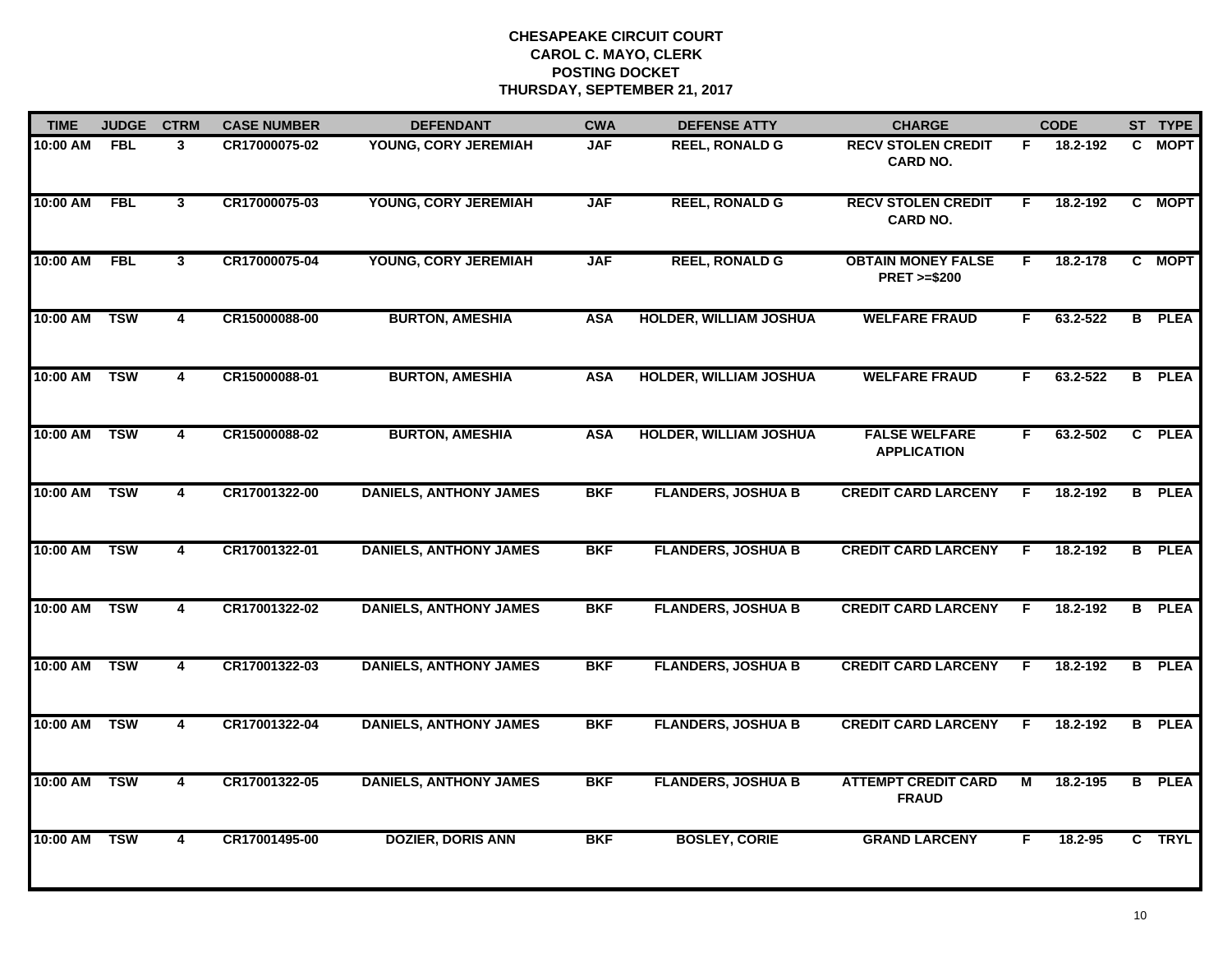| <b>TIME</b>  | <b>JUDGE</b> | <b>CTRM</b>             | <b>CASE NUMBER</b> | <b>DEFENDANT</b>                   | <b>CWA</b> | <b>DEFENSE ATTY</b>           | <b>CHARGE</b>                                  |              | <b>CODE</b>  |    | ST TYPE       |
|--------------|--------------|-------------------------|--------------------|------------------------------------|------------|-------------------------------|------------------------------------------------|--------------|--------------|----|---------------|
| 10:00 AM     | <b>TSW</b>   | 4                       | CR17001826-00      | <b>FEEMSTER, SHELTON LAFEE</b>     | <b>AMF</b> | <b>JOHNSON, J</b>             | <b>BOND APPEAL</b>                             | O            | 19.2-124     | C. | <b>BOND</b>   |
| 10:00 AM     | <b>TSW</b>   | $\overline{\mathbf{4}}$ | CR17000447-00      | <b>JENKINS, WALTER TERENCE</b>     | <b>BKF</b> | <b>SINGLETON, KENNETH</b>     | FRD CONV, PROP REMOVL F<br>$>= $200$           |              | 18.2-115     |    | <b>B</b> PLEA |
| 10:00 AM     | <b>TSW</b>   | 4                       | CR17000447-01      | <b>JENKINS, WALTER TERENCE</b>     | <b>BKF</b> | <b>SINGLETON, KENNETH</b>     | FRD CONV, PROP REMOVL F<br>$>= $200$           |              | 18.2-115     |    | <b>B</b> PLEA |
| 10:00 AM     | <b>TSW</b>   | 4                       | CR17001581-00      | <b>KINCADE, KATRINA LENAY</b>      | <b>ASA</b> | <b>HOLDER, WILLIAM JOSHUA</b> | <b>POSSESS FENTANYL</b>                        | F            | 18.2-250     |    | C TRYL        |
| 10:00 AM     | <b>TSW</b>   | 4                       | CR17001581-01      | <b>KINCADE, KATRINA LENAY</b>      | <b>ASA</b> | <b>HOLDER, WILLIAM JOSHUA</b> | POSSESS 6-<br><b>MONOACETYLMORPHINE</b>        | F            | 18.2-250     |    | C TRYL        |
| 10:00 AM     | <b>TSW</b>   | 4                       | CR17001581-02      | <b>KINCADE, KATRINA LENAY</b>      | <b>ASA</b> |                               | HOLDER, WILLIAM JOSHUA POSSESS PARAPHERNALIA M |              | 54.1-3466    | C  | TRYL          |
| 10:00 AM     | <b>TSW</b>   | 4                       | CR17001838-00      | <b>LEWIS, MICHAEL ANTHONY</b>      |            | <b>MUSSONI, ERIK</b>          | <b>BOND APPEAL</b>                             | $\mathbf{o}$ | 19.2-124     |    | C BOND        |
| 10:00 AM     | <b>TSW</b>   | 4                       | CR17001416-00      | <b>MULLINS, SAMANTHA ELIZABETH</b> | <b>ASA</b> | <b>FRAZIER, REGINALD B</b>    | <b>POSSESS COCAINE</b>                         | F.           | 18.2-250     |    | C PLEA        |
| 10:00 AM     | <b>TSW</b>   | 4                       | CR17001416-01      | <b>MULLINS, SAMANTHA ELIZABETH</b> | <b>ASA</b> | <b>FRAZIER, REGINALD B</b>    | <b>POSSESS HEROIN</b>                          | F            | 18.2-250     |    | C PLEA        |
| 10:00 AM TSW |              | 4                       | CR17001421-00      | <b>MULLINS, SAMANTHA ELIZABETH</b> | <b>ASA</b> | <b>FRAZIER, REGINALD B</b>    | <b>POSSESS HEROIN</b>                          | F.           | 18.2-250     |    | C PLEA        |
| 10:00 AM     | <b>TSW</b>   | 4                       | CR17001555-00      | PLUCINSKI, JAKUB MICHAEL           | <b>ASA</b> | <b>CROOK, HEATHER BUYRN</b>   | <b>HIT &amp; RUN</b>                           |              | F C.46.2-894 |    | <b>B</b> TRYL |
| 10:00 AM     | <b>TSW</b>   | $\overline{4}$          | CR17001555-01      | PLUCINSKI, JAKUB MICHAEL           | <b>ASA</b> | <b>CROOK, HEATHER BUYRN</b>   | <b>DRIVE ON SUSP O/L</b>                       | М            | B.46.2-301   |    | <b>B</b> TRYL |
| 10:00 AM     | <b>TSW</b>   | 4                       | CR17001555-02      | <b>PLUCINSKI, JAKUB MICHAEL</b>    | <b>ASA</b> | <b>CROOK, HEATHER BUYRN</b>   | <b>FAIL TO YIELD</b>                           |              | 46.2-825     |    | S TRYL        |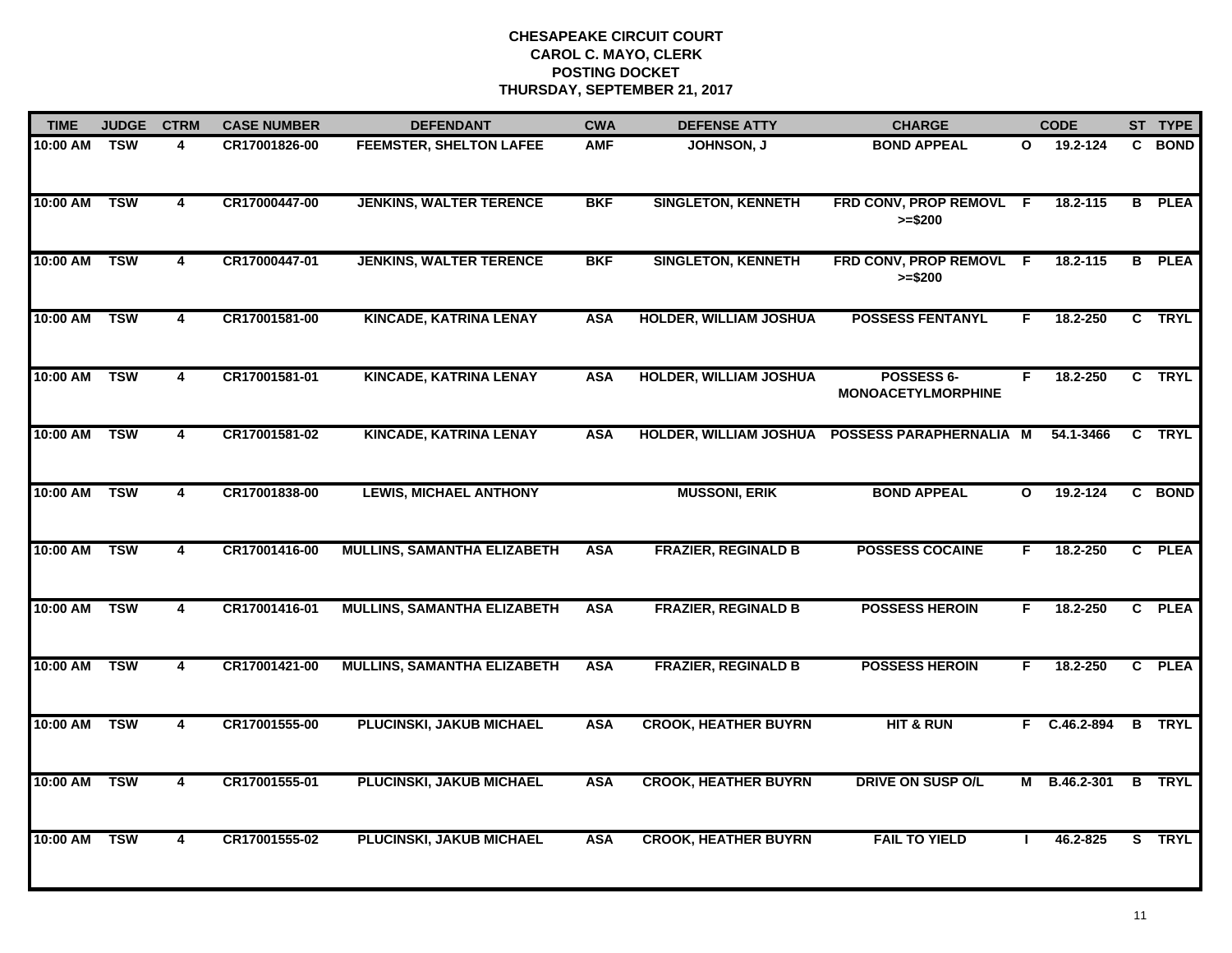| <b>TIME</b> | <b>JUDGE</b> | <b>CTRM</b> | <b>CASE NUMBER</b> | <b>DEFENDANT</b>            | <b>CWA</b> | <b>DEFENSE ATTY</b>       | <b>CHARGE</b>                                   |                | <b>CODE</b> |                | ST TYPE     |
|-------------|--------------|-------------|--------------------|-----------------------------|------------|---------------------------|-------------------------------------------------|----------------|-------------|----------------|-------------|
| 10:00 AM    | <b>TSW</b>   | 4           | CR17001342-00      | <b>RICKS, JOHN</b>          | <b>JAF</b> | <b>FLANDERS, JOSHUA B</b> | <b>GRAND LARCENY</b>                            | F.             | 18.2-95     | B              | <b>PLEA</b> |
| 10:00 AM    | <b>TSW</b>   | 4           | CR17001342-01      | <b>RICKS, JOHN</b>          | <b>JAF</b> |                           | <b>SHOW CAUSE: FTA PLEA</b>                     | М              | 18.2-456    | S.             | SC          |
| 10:00 AM    | <b>TSW</b>   | 4           | CR17001696-00      | <b>RODGERS, VONTRELL D</b>  | <b>JAF</b> | <b>FLANDERS, JOSHUA B</b> | <b>BOND APPEAL</b>                              | $\mathbf{o}$   | 19.2-124    | C              | <b>BOND</b> |
| 10:00 AM    | <b>TSW</b>   | 4           | CR16001769-00      | <b>STOKES, ZELMA</b>        | <b>BKF</b> | <b>OLIVER, FLOYD</b>      | <b>OBTAIN MONEY BY FALSE</b><br><b>PRETENSE</b> | -F             | 18.2-178    |                | F BOND      |
| 10:00 AM    | <b>TSW</b>   | 4           | CR16001769-01      | <b>STOKES, ZELMA</b>        | <b>BKF</b> | <b>OLIVER, FLOYD</b>      | <b>FTA-TRIAL</b>                                | $\overline{M}$ | 18.2-456    |                | C BOND      |
| 10:00 AM    | <b>TSW</b>   | 4           | CR17001687-00      | <b>STOKES, ZELMA</b>        | <b>BKF</b> | <b>OLIVER, FLOYD</b>      | <b>DRIVE W/OUT LICENSE</b>                      | М              | 46.2-300    |                | S BOND      |
| 10:00 AM    | <b>RDS</b>   | 6           | CR17000412-00      | <b>WILSON, DHERRI LAMON</b> | <b>DJH</b> | Winn, A. Robinson         | <b>POSSES COCAINE</b>                           | F.             | 18.2-250    |                | C JURY      |
| 10:00 AM    | <b>RDS</b>   | 6           | CR17000412-01      | <b>WILSON, DHERRI LAMON</b> | <b>DJH</b> | Winn, A Robinson          | <b>POSSES FIREARM BY</b><br><b>FELON</b>        | F.             | 18.2-308.2  | $\overline{c}$ | <b>JURY</b> |
| 10:00 AM    | <b>RDS</b>   | 6           | CR17001400-00      | <b>WILSON, DHERRI LAMON</b> | <b>DJH</b> | Winn, A Robinson          | <b>PWID HEROIN</b>                              | F.             | 18.2-248    |                | C JURY      |
| 10:00 AM    | <b>RDS</b>   | 6           | CR17001400-01      | <b>WILSON, DHERRI LAMON</b> | <b>DJH</b> | Winn, A Robinson          | <b>PWID FENTANYL</b>                            | F.             | 18.2-248    | $\mathbf{c}$   | <b>JURY</b> |